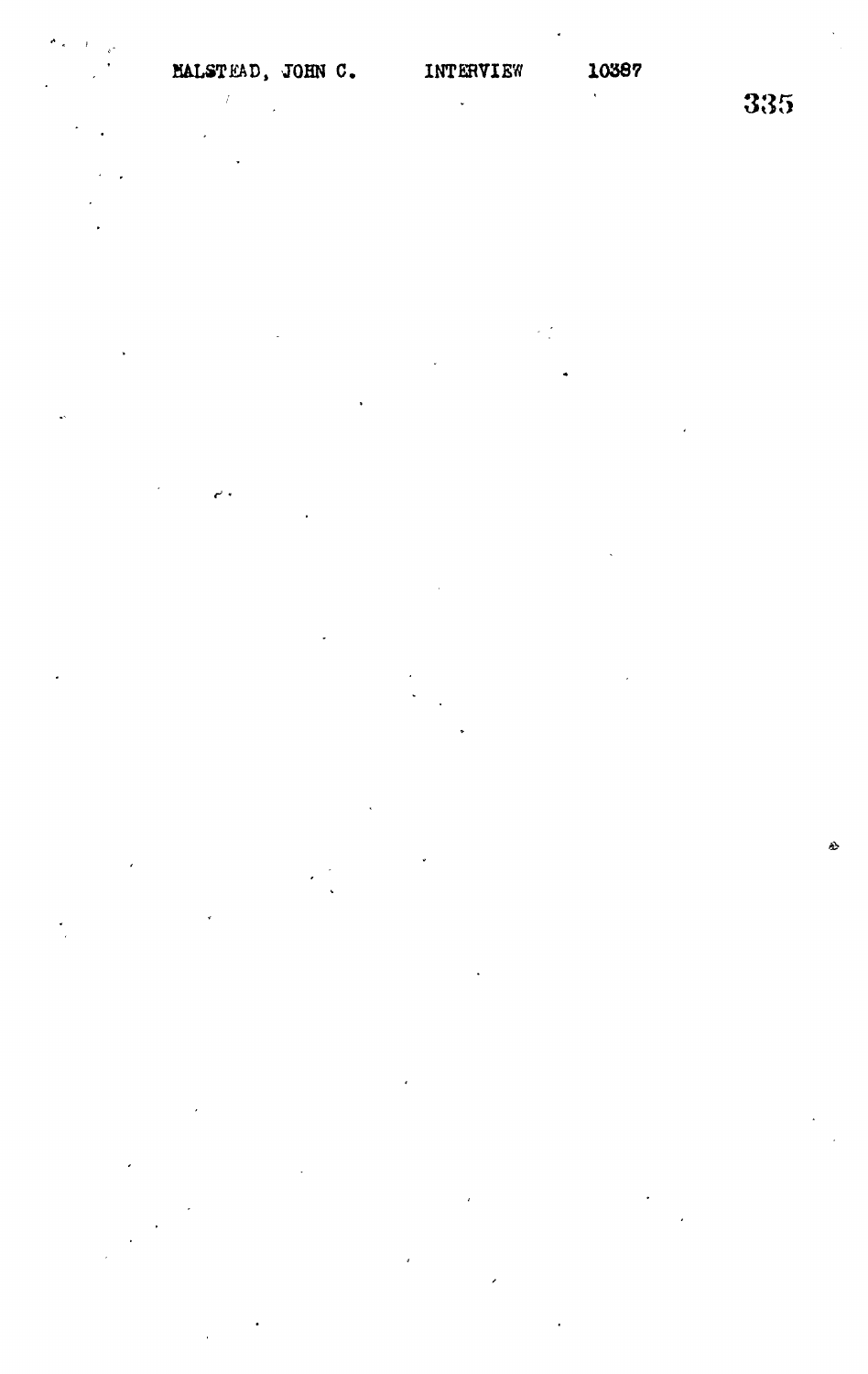HALSTEAD, JOHN C.

**INTERVIEW** 

Form  $A = (S-149)$ #10587

336

BIOGRAPHY FORM WORKS PROGRESS ADMINISTRATION Indian-Pienser History Prejact for Oklahoma

|    | This report made on (date) harsh. 28<br>193               |
|----|-----------------------------------------------------------|
| r. | Name John C. Halstead                                     |
| 2. | Post Office Addressmonts & Blanchard, Oklahoms            |
| 3. | Residence address (or lougtion) <b>5.M. S E Blanchard</b> |
|    | 4. DATE OF BIRTH: Month December Day 11 Year 1877         |
|    | 5 Place of birth <b>Texas</b>                             |
|    | 6. Name of Father S. T. Helstend Place of birth New York  |
|    | 7. Name of Mother Martha Carter Place of birth Winginia.  |
|    | Other information about mother                            |
|    |                                                           |

Notes or complete narrative by the field worker dealing with the life and story of the person interviewed. Refer to Manual for suggested subjects and questions. Continue on blank sheets if necessary and attach firmly to this form. Number of sheets attached Bassa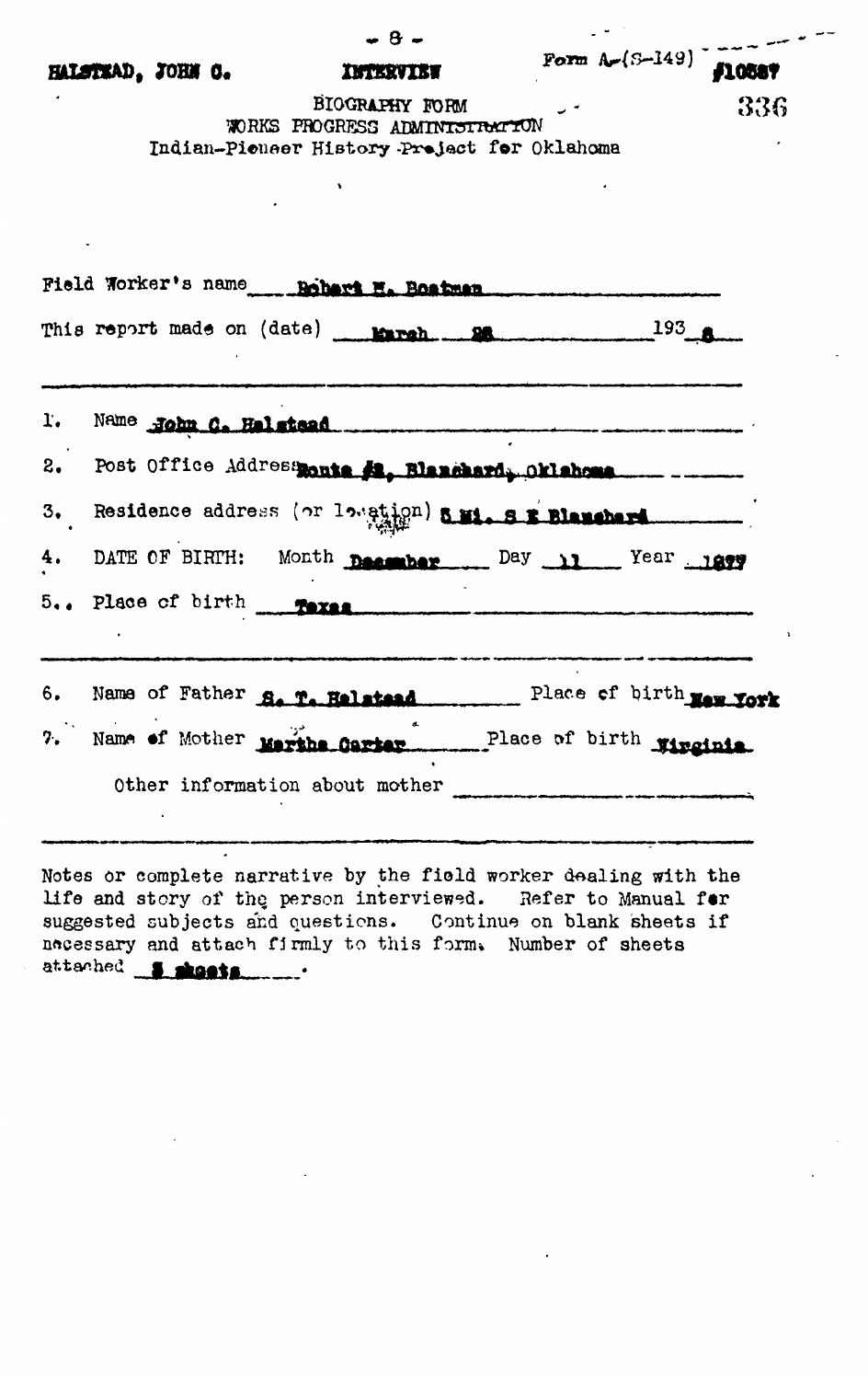**Bobert H. Boatman Investigator\* Mftreh E8, 1938.**

## **Interview with John C» Halstead** Blanchard, Oklahoma.

**My father was born In New York State and my mother In Virginia. They wore married in the state of Missouri, and** they settled in Texas where I was bomn December 11, 1877.  **,.**

**I lived In Texas until I was seventeen years old at** which time, with a herd of horses, I left Texas to drive these horses into Arkansas. I traded them for a bunch of cattle and **drove the eattle into the Indian Territory in 1894 and settled in the Chlokasaw Nation near old Kill Creek, a country** store owned and operated by Jim Davidson. I settled at this particular place because there was plenty of grass and water.

There were no roads nor bridges; all streams were forded **except when they were up In which case we lust waited for them** to go down. There were a fow ferry boats on the Red and Ashita **Rivers, one of which was at Yellow Bank Crossing on Red River\***

The country was full of game such as turkey, deer and all **kinds of email game and there was an abundance of fish in ahasst** all the streams.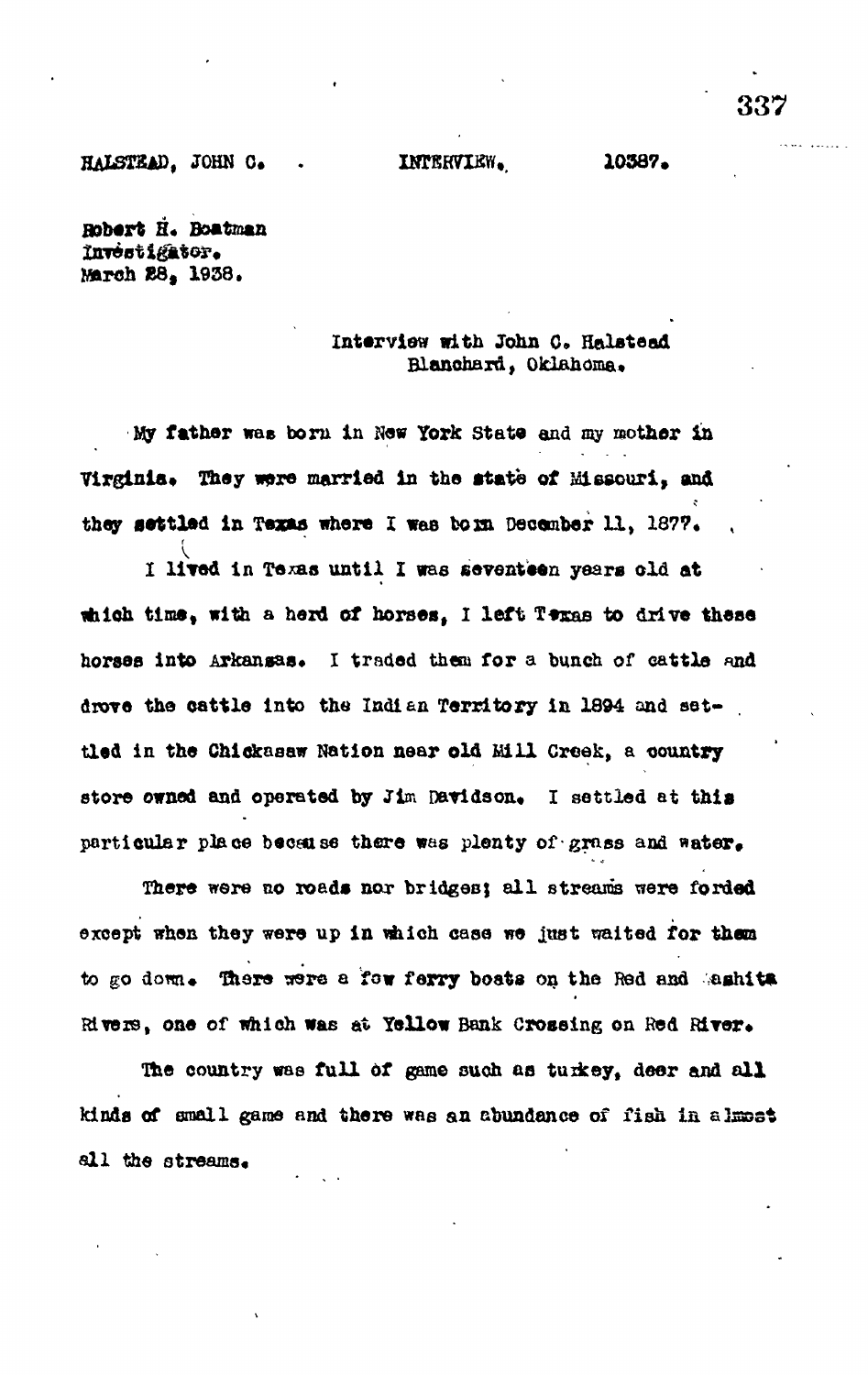$-2-$ 

The roads more nearly held to the ridges or mountain tops becatee the lower lands were nearly always wet and moggy **and a run traveling with a taam was oonetantly in danger of gattlag bogged dorm.**

The following year after I came to the Indian Territory, in 1895, the Dalton Gang came through our section of the country and at Old: Mill Greek they staged a holdup of the merchant, Jim Davidson, who was a very old man. He kad secured a small safe in **which ha kapt hit amringa and whan tha Daltone stuok him up ha** had alb'his money looked in this safe. They *a*early scared him to death, and of course, he set in to open the safe for them. but was so seared he couldn't open it. However, the gang iid not harm the old fellow physically, all that they wanted was his money which **was \$600.00. After several vain attempts to open the safe the** gang got on their horses and rode away, leaving the old man none the worse off except for the scare, which he maid was sufficient **puniahmant for any man to receive .**

**- I happened to be an eye witneea to the oaptore of old Chief Geroniao who was Chief of the Apache Indians and who, I gueoe,** caused more trouble than any man ever to rule a tribe of Indians. After a very hard skirminh he was captured and then after some few